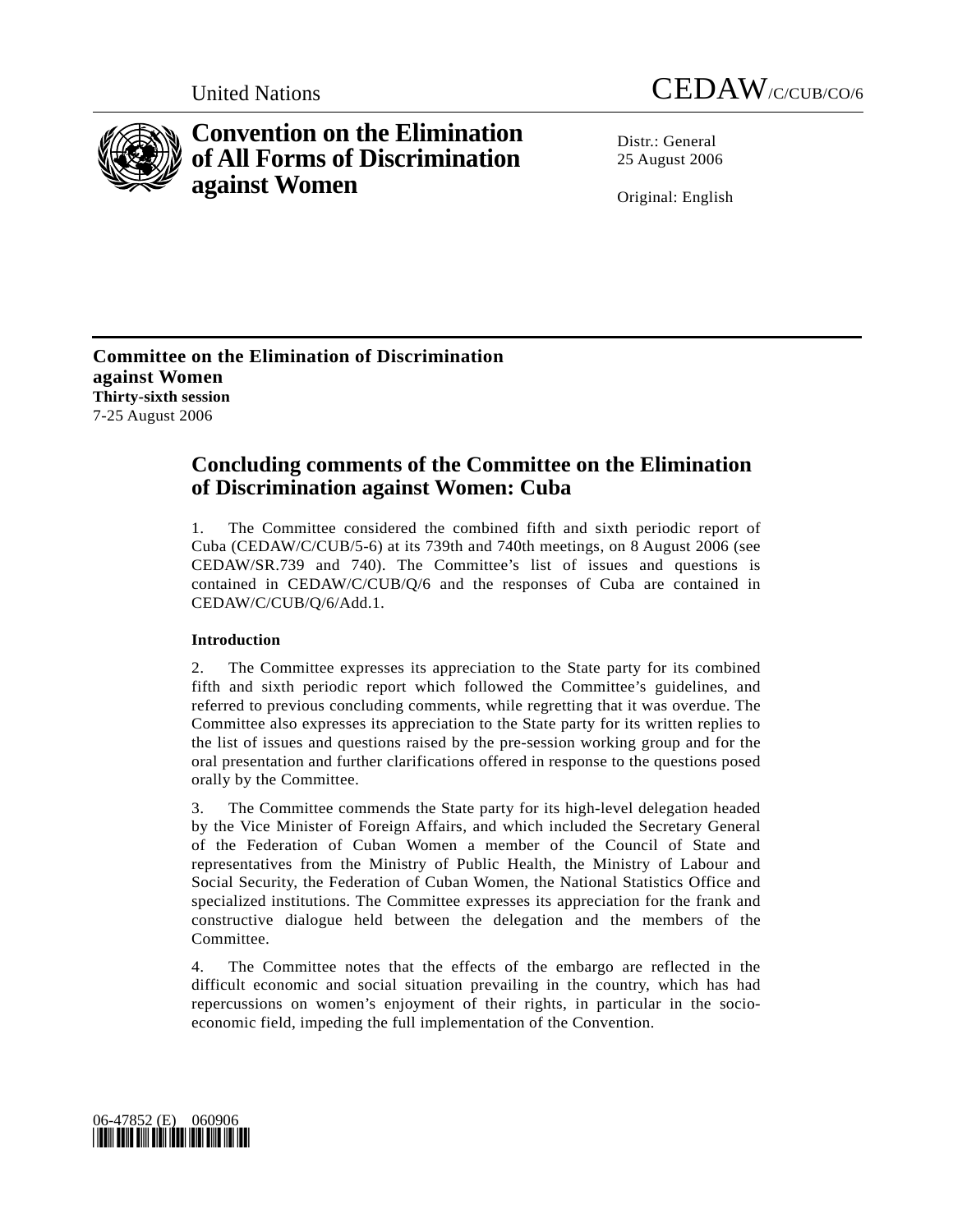### **Positive aspects**

5. The Committee welcomes the adoption of the Working Women's Maternity Act (Decree-Law No. 234) in 2003, aimed at strengthening the recognition of the responsibility of both parents in child rearing.

6. The Committee commends the State party for amending its Penal Code in regard to domestic violence, making it an aggravating factor when violence is perpetrated by a spouse or relative.

7. The Committee commends the State party for its efforts to evaluate and update the National Action Plan for follow-up to the Fourth World Conference on Women, through national follow-up seminars, aimed at ensuring that effective policies are in place to achieve the recognition of the human rights of women and gender equality.

8. The Committee notes with satisfaction the increased representation of women at all levels, including in Government bodies at the municipal, provincial and national levels. It also commends the high representation of women in Parliament.

9. The Committee welcomes the high percentage of women in employment and pursuing careers in the scientific and technical fields as an important achievement.

#### **Principal areas of concern and recommendations**

10. **While recalling the State party's obligation to systematically and continuously implement all the provisions of the Convention, the Committee views the concerns and recommendations identified in the present concluding comments as requiring the State party's priority attention between now and the submission of the next periodic report. Consequently, the Committee calls upon the State party to focus on those areas in its implementation activities and to report on action taken and results achieved in its next periodic report. It calls on the State party to submit the present concluding comments to all relevant ministries and to Parliament so as to ensure their full implementation.**

11. The Committee is concerned that, although articles 41 and 42 of the Constitution stipulate that all citizens have equal rights and that discrimination on the basis of sex is prohibited, no explicit definition of discrimination against women, in accordance with article 1 of the Convention, is contained in the State party's legislation.

12. **The Committee encourages the State party to incorporate fully the definition of discrimination, encompassing both direct and indirect discrimination, in line with article 1 of the Convention, in its Constitution or other appropriate national legislation. It encourages the State party to strengthen education and training programmes, in particular for judges, lawyers and law enforcement personnel, on the Convention and its applicability in domestic law and on the meaning and scope of indirect discrimination. The Committee also encourages the State party to strengthen awareness-raising and education measures to enhance women's knowledge of their rights and of the Convention.**

13. While noting that the minimum legal age of marriage is 18 years for both girls and boys, the Committee expresses concern that minimum ages of marriage of 14 for females and 16 for males may be authorized in exceptional cases.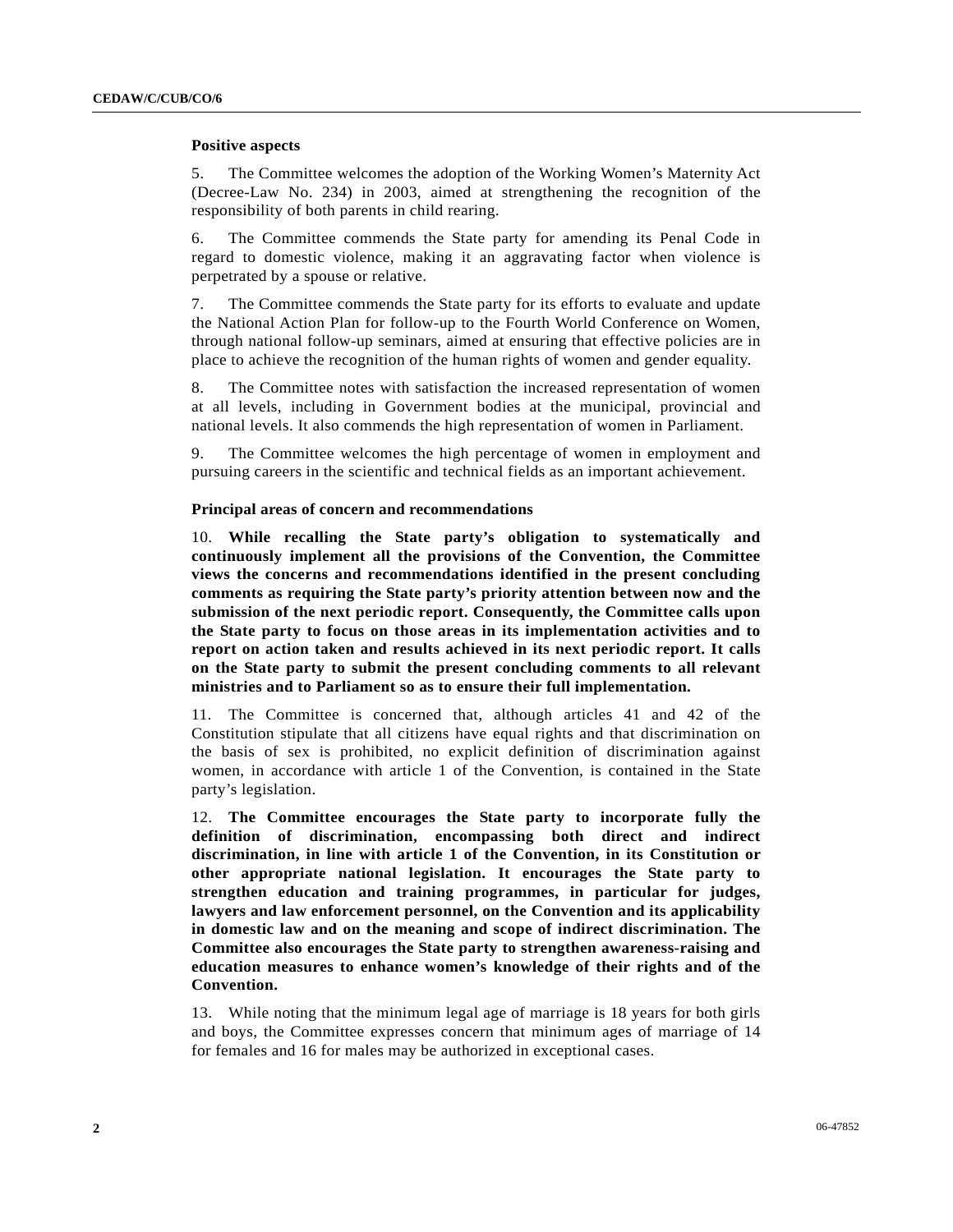14. **The Committee urges the State party to amend the legislation pertaining to age of marriage with a view to eliminating the exceptions that allow for marriage of females at age 14 and for males at 16 and to bring its legislation into line with article 1 of the Convention on the Rights of the Child, which defines a child as anyone under the age of 18 years, with article 16, paragraph 2, of the Convention on the Elimination of All Forms of Discrimination against Women and with general recommendation No. 21 of the Committee.**

15. While appreciating the reasons for the State party's designation of the Federation of Cuban Women, a non-governmental organization with significant experience in advocacy for and implementation of the human rights of Cuban women, as the national machinery for the advancement of women, the Committee is concerned that this institutional status may limit the authority and influence of the national machinery within the government structure and diminish the accountability of the State party with respect to the implementation of the Convention. The Committee is also concerned that the Federation's financial resources, which consist of membership fees and its economic activities, might be insufficient and as a result, limit the Federation's effective implementation of its functions in promoting women's enjoyment of their human rights and gender equality.

16. **The Committee reminds the State party of its responsibility to fully ensure Government accountability for respecting, protecting and fulfilling women's enjoyment of their human rights under the Convention. In this regard, the Committee refers to its general recommendation No. 6 on effective national machinery and publicity and the guidance provided in the Beijing Platform for Action on national machinery for the advancement of women. The Committee further recommends that the State party expeditiously review, and if necessary, strengthen the links between the Federation of Cuban Women and government agencies to ensure gender mainstreaming in all governmental policy areas, as well as to ensure provision of adequate financial resources so that the Federation can fully implement its mandate.**

17. While welcoming the State party's efforts to eliminate gender-based stereotypes including through the revision of textbooks, curricula and teaching methods, the Committee is concerned about the persistence and pervasiveness of patriarchal attitudes and deep-rooted stereotypes regarding the roles and responsibilities of women and men in the family. These stereotypes continue to undermine women's social status, constitute serious obstacles to women's enjoyment of their human rights, present a significant impediment to the implementation of the Convention and are a root cause for the persistence of violence against women.

18. **The Committee calls upon the State party to strengthen its efforts to combat the widespread acceptance of stereotypical roles of men and women, including through awareness-raising in the media and public education programmes, so as to ensure the elimination of stereotypes associated with men's and women's traditional roles in the family and in society at large, in accordance with articles 2 (f) and 5 (a) of the Convention. The Committee recommends that effective measures be taken towards changing the culturally determined attitudes and behaviour that remain permissive of violence against women.**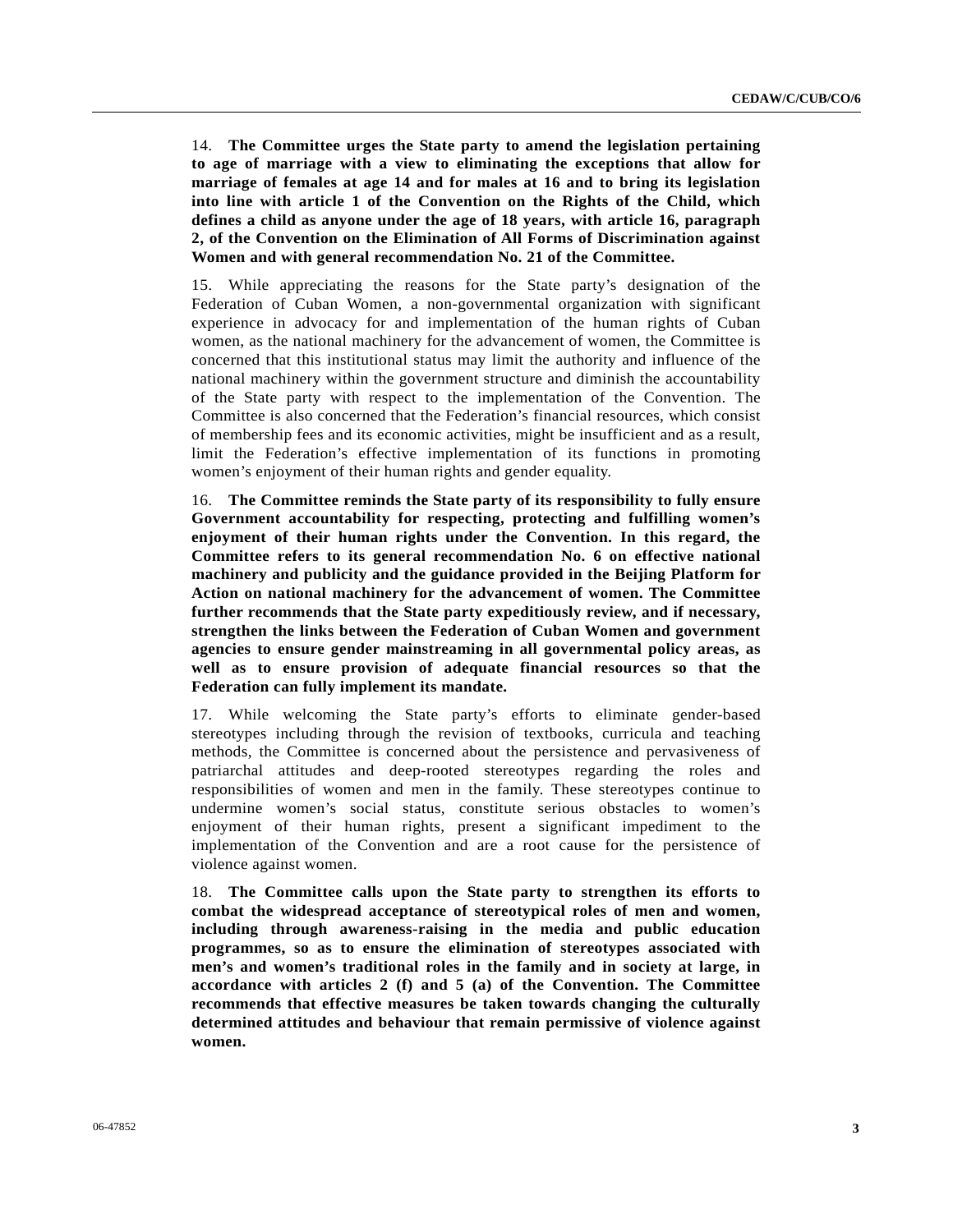19. While noting the introduction of provisions in the penal and family codes to address domestic violence, the Committee regrets that insufficient information was provided about the content of these provisions and their effective enforcement. It is not clear to the Committee whether the definition of violence included in the legislation is in line with the Committee's general recommendation No. 19 on violence against women. The Committee is further concerned about the lack of information regarding measures taken to implement the recommendations made by the Committee in the examination of the fourth periodic report, namely to increase the availability of support measures for women victims of domestic violence, such as telephone help lines and shelters.[1](#page-3-0) 

20. **The Committee calls on the State party to review and clarify the content of the new provisions and definition of violence and to provide in its next periodic report detailed information about the measures taken to ensure their effective enforcement. The Committee reiterates its request to increase the availability of support measures for women victims of violence and to include information about the impact of these measures in its next periodic report.** 

21. While noting recent efforts of the State party with respect to the tourism sector aimed at discouraging prostitution, the Committee is concerned about the absence of legal and other measures aimed at further discouraging the demand for prostitution. It is also concerned about the insufficient awareness of and information regarding the root causes that lead women, including educated women, into prostitution.

22. **The Committee calls on the State party to take all appropriate measures to suppress the exploitation of prostitution of women, including discouraging male demand for prostitution. It further urges the State party to increase its efforts to implement preventive education programmes and campaigns on prostitution for women and men, to enhance women's economic opportunities, and to conduct studies to identify the root causes that lead women into prostitution and take remedial measures. The Committee requests that the State party provide information and data on measures taken to combat this phenomenon, and their impact, in its next report.**

23. While welcoming the progress achieved in the participation of women in the public and political spheres, the Committee is concerned about the low representation of women at the local level and in the country's Foreign Service. It is also concerned about the State party's apparent limited understanding of the nature and purpose of temporary special measures and the reasons for their application in areas where gender disparities to the disadvantage of women persist.

24. **The Committee recommends the utilization of temporary special measures in accordance with article 4, paragraph 1, of the Convention and general recommendation No. 25 of the Committee to accelerate the increase of women in elected and appointed bodies in all areas of public life, especially at the local level. Such measures should include clearly defined goals and timebound targets, as well as the continuation of educational measures aimed at achieving a balanced representation of women and men at the local level, in the country's Foreign Service and at high levels of decision-making in government agencies and state bodies.** 

<span id="page-3-0"></span>**\_\_\_\_\_\_\_\_\_\_\_\_\_\_\_\_\_\_** 

<sup>1</sup> See *Official Records of the General Assembly, Fifty-fifth Session, Supplement No. 38* (A/55/38), para. 264.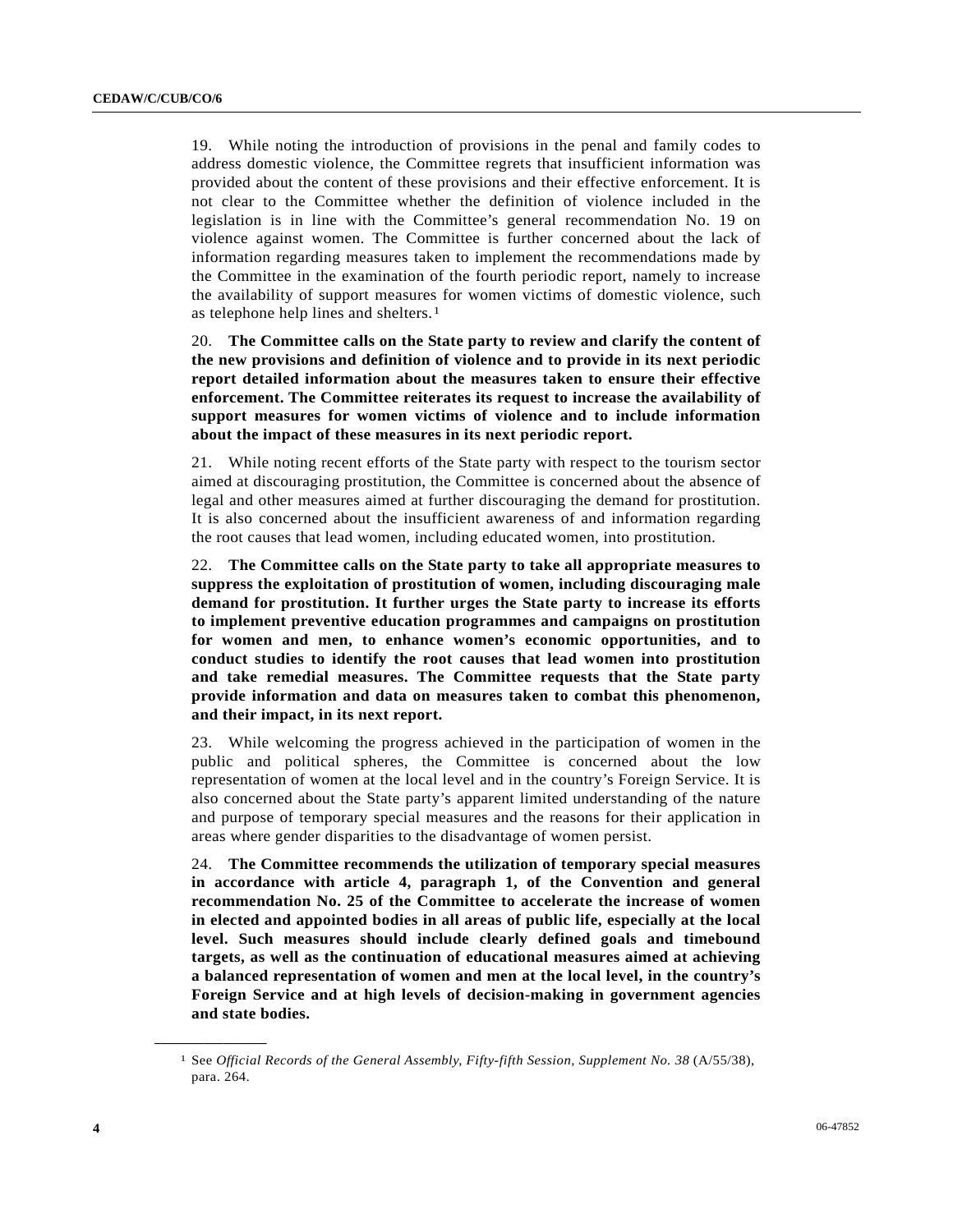25. The Committee lacks sufficient information regarding women's participation in the labour market that would enable it to assess whether they may face indirect discrimination in access to the various sectors of the economy, and the scope of such indirect discrimination. While recognizing the expansion of the traditional role of housewives through opportunities of voluntary work, the Committee is concerned about the insufficient information regarding the factors that lead to the high percentage of housewives and regarding the percentage of such women who are interested in entering paid employment. While noting the high percentage of women pursuing careers in the scientific and technical fields, the Committee expresses concern at the lack of data, and trends over time, regarding women's participation in other occupational categories and sectors of the labour market, and the vertical and horizontal labour force segregation and wage levels disaggregated by sex.

26. **The Committee requests the State party to include detailed information and statistics about the number of women, compared to those of men, in occupational categories and sectors of the labour market, as well as the vertical and horizontal labour force segregation and wages disaggregated by sex, and over time. It calls on the State party to conduct studies to assess whether women, including housewives, face direct or indirect discrimination in accessing specific types of jobs and levels in the labour market. It invites the State party to include the results of such studies, including action taken in response to the findings, in its next periodic report.**

27. The Committee is concerned that, as a result of insufficient awareness about, and access to family planning and contraceptive methods, abortion may be used as a method of birth control and lead to multiple abortions during a woman's childbearing years. It regrets the lack of data about the incidence of abortion disaggregated by age and by rural and urban areas.

28. **The Committee calls on the State party to strengthen the implementation of programmes and policies aimed at providing effective access for women and men to family planning information and services and to affordable and quality contraceptive methods, and at raising awareness about the risks of abortion to women's health. It requests the State party to provide comprehensive information about the scope and impact of the measures taken, as well as data on the incidence of abortion disaggregated by age, by rural and urban areas, and reflecting trends over time, in its next periodic report.**

29. The Committee expresses concern about the low percentage of women that own land in the rural areas and their limited access to credit and training.

30. **The Committee recommends that the State party pay special attention to the situation of rural women so as to enhance compliance with article 14 of the Convention. In particular, the Committee calls upon the State party to ensure that women in the rural areas have effective access to, and control over, land and to credit facilities and training opportunities.**

31. **The Committee calls upon the State party to ratify the Optional Protocol to the Convention on the Elimination of All Forms of Discrimination against Women and to accept, as soon as possible, the amendment to article 20, paragraph 1, of the Convention, concerning the meeting time of the Committee.**